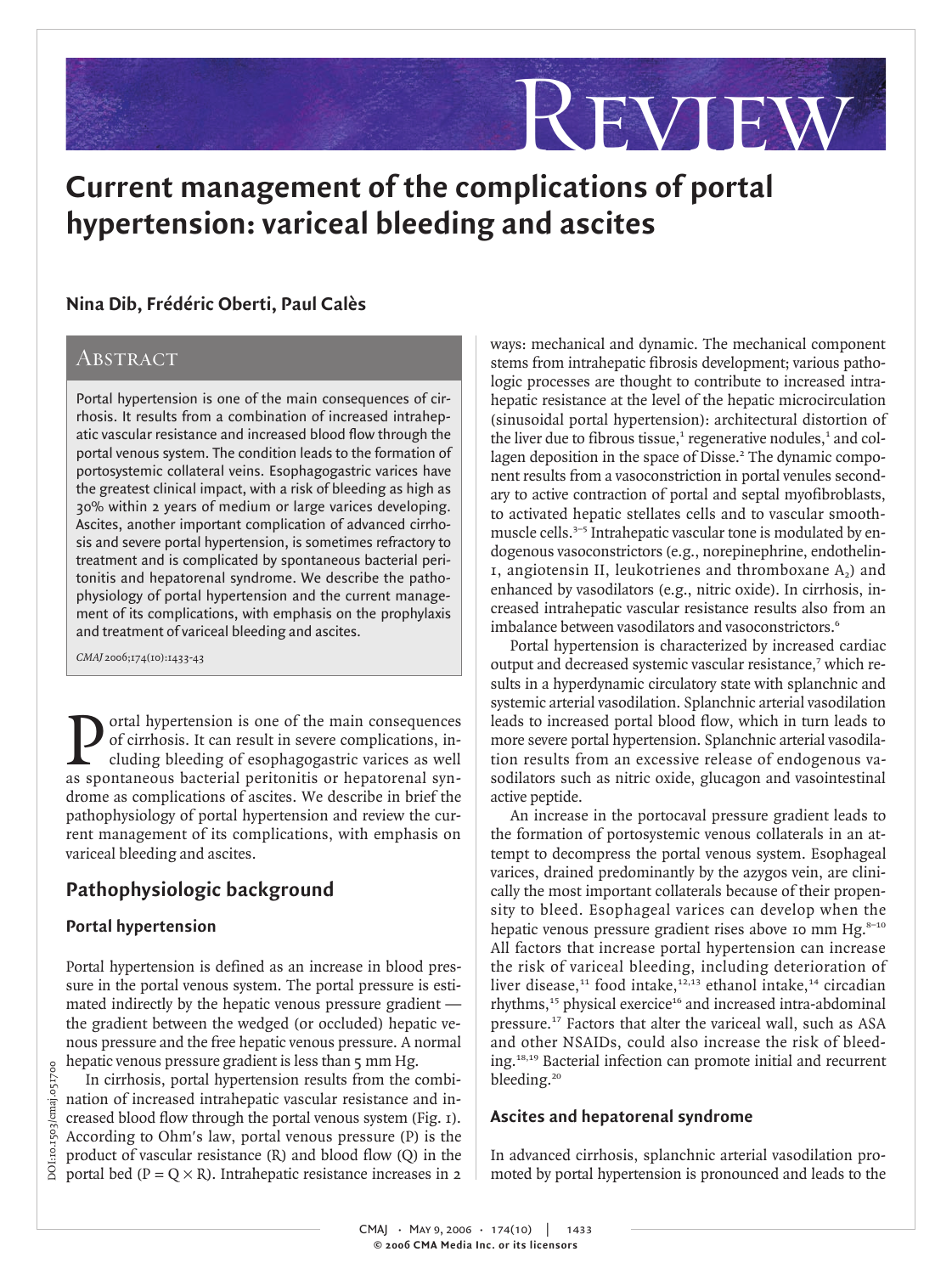impairment of systemic and splanchnic circulation.<sup>21</sup> Systemic vasodilation leads to relative hypovolemia, with a decrease in effective blood volume and a fall in mean arterial pressure. States of homeostasis and antinatriuresis are activated to maintain arterial pressure, which results in sodium and fluid retention.<sup>21</sup> In addition, a combination of portal hypertension and splanchnic arterial vasodilation alters splanchnic microcirculation and intestinal permeability, facilitating the leakage of fluid into the abdominal cavity.<sup>21</sup> As cirrhosis progresses, the kidneys' ability to excrete sodium and free water is impaired; sodium retention and ascites develop when the amount of sodium excreted is less than the amount consumed.<sup>21</sup> Decreased free water excretion leads to dilutional hyponatremia and eventually to impaired renal perfusion and hepatorenal syndrome.<sup>21</sup>

## **Variceal bleeding**

Variceal bleeding is a medical emergency associated with high rates of recurrence and death.<sup>22-25</sup> Its management is based on specific treatments, including pharmacologic therapy, endoscopic treatment and antibiotic therapy.

## **Pharmacologic therapy**

Vasopressin and its analogue terlipressin: Vasopressin is a



**Fig. 1:** Pathophysiology of portal hypertension in cirrhosis. Portal hypertension results from increased intrahepatic vascular resistance and portal–splanchnic blood flow. In addition, cirrhosis is characterized by splanchnic and systemic arterial vasodilation. Splanchnic arterial vasodilation leads to increased portal blood flow and thus elevated portal hypertension. An increased hepatic venous pressure gradient leads to the formation of portosystemic venous collaterals. Esophagogastric varices represent the most clinically important collaterals given their associated high risk of bleeding. Treatment consists of pharmacologic therapy to decrease portal pressure, endoscopic treatment of varices (band ligation or sclerotherapy) to treat variceal bleeding, and creation of a transjugular intrahepatic portosystemic shunt (TIPS) to reduce portal pressure if drug therapy and endoscopic treatment fail.

potent splanchnic vasoconstrictor; however, its use was abandoned 25 years ago in most countries because of its severe vascular side effects. Terlipressin, a vasopressin analogue not currently licensed for use in Canada, has similar effects,<sup>26</sup> reducing the hepatic venous pressure gradient, variceal pressure and azygos blood flow.27,28 Terlipressin has been found to be superior to placebo in the control of variceal bleeding.<sup>29</sup> It has also been found to decrease renal vasoconstrictor system activity and improve renal function in patients with hepatorenal syndrome.<sup>30-33</sup> However, terlipressin can induce ischemic complications, particularly in cases of severe hypovolemic shock,<sup>34</sup> and it is contraindicated in patients with cardiovascular disease (arterial disease with severe obstruction, cardiac insufficiency, arrhythmias, hypertension).

Somatostatin and its analogues octreotide and vapreotide: Somatostatin significantly reduces the hepatic venous pressure gradient, $35-37$  variceal pressure<sup>38</sup> and azygos blood flow;<sup>36</sup> however, because its hemodynamic effect is transient, continuous infusion is required.<sup>36</sup> Four placebocontrolled studies showed contrasting results. Somatostatin was more effective than placebo in controlling variceal bleeding,39,40 but its effectiveness in reducing the need for transfusion $41,42$  and balloon tamponade<sup>41</sup> remains unproven. Terlipressin appears to be as effective as somatostatin in the control of bleeding.<sup>29</sup>

Octreotide and vapreotide have a longer half-life than somatostatin and are useful in the management of portal hypertension. Octreotide decreases the hepatic venous pressure gradient and azygos blood flow<sup>43-46</sup> but not variceal pressure.<sup>27,47</sup> However, the effect of octreotide is transient<sup>43-46</sup> and controversial.<sup>48</sup> It prevents the increase in hepatic blood flow after a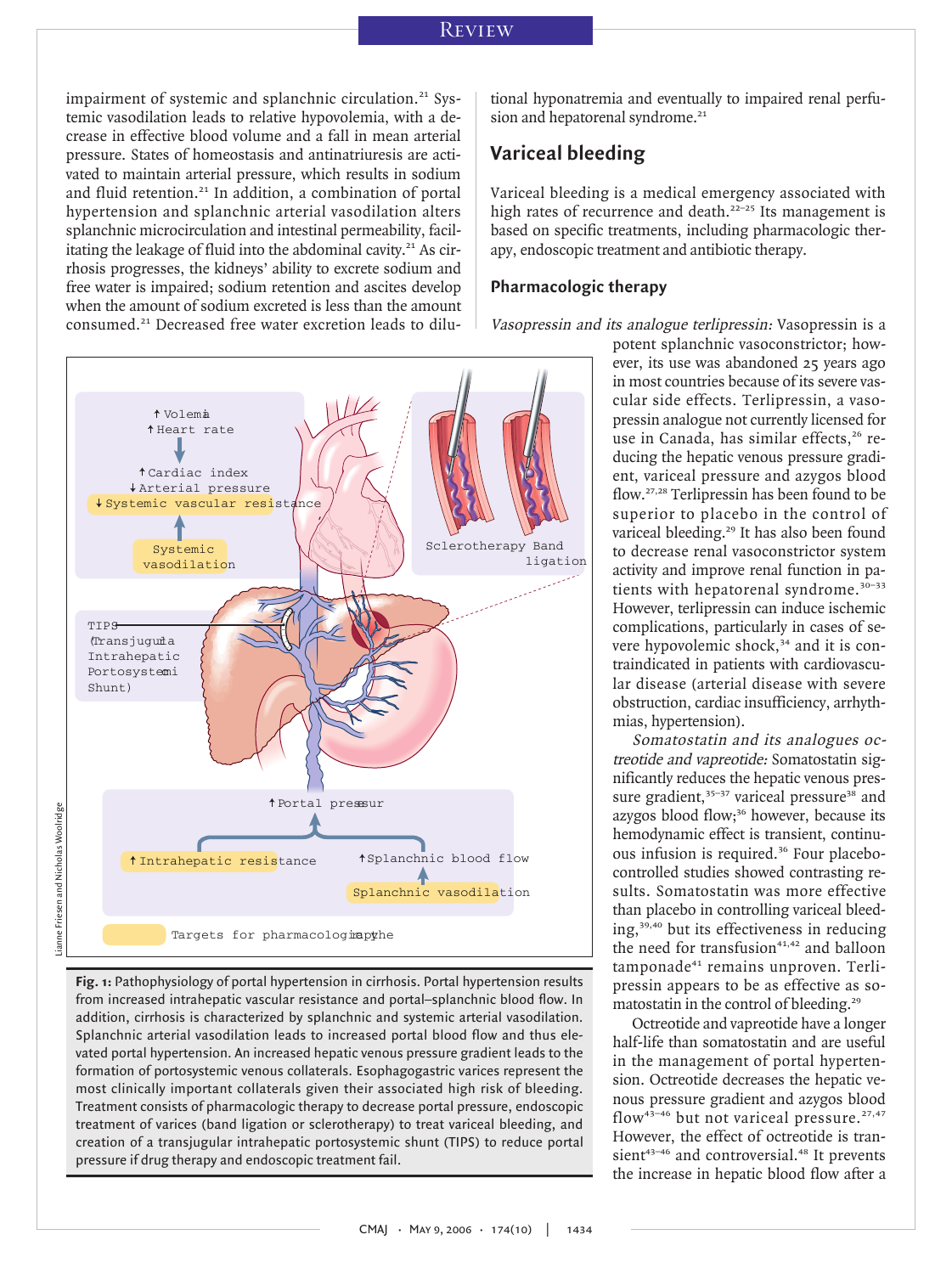meal,<sup>49</sup> and it seems to be as efficient as terlipressin in treating variceal bleeding and in improving the efficacy of endoscopic therapy.<sup>50–52</sup> Only one double-blind randomized controlled trial of octreotide has been published (in brief) to date, and it showed that octreotide was not more effective than placebo in controlling and preventing early recurrent variceal bleeding.<sup>53</sup> In a randomized controlled trial, vapreotide, a long-acting analogue of somatostatin not currently licensed for use in Canada, was administered before endoscopic treatment and was found to result in fewer blood transfusions and better control of bleeding than endoscopic treatment alone.<sup>54</sup>

No major toxic effects and practically no complications are associated with the use of somatostatin or its analogues.

## **Endoscopic diagnosis and treatment**

Endoscopy is useful in the diagnosis and treatment of bleeding esophagogastric varices. Three endoscopic techniques are currently used: endoscopic band ligation, endoscopic sclerotherapy and variceal obturation with glue.

Endoscopic band ligation: Currently, endoscopic band ligation is the first choice of endoscopic treatment for esophagogastric varices. The procedure involves placing an elastic band on a varix, which allows aspiration of the varix in a cylinder attached to an endoscope. A maximum of 5–8 elastic bands should be used per session. Sessions should be performed every 2–3 weeks until the varices have been obliterated or have become so small that ligation is impossible.<sup>55</sup> Complications of endoscopic band ligation are fewer than those with endoscopic sclerotherapy. Generally, bleeding from a post-ligation ulcer is moderate.<sup>56</sup>

Endoscopic sclerotherapy: There are several sclerosant agents (polidocanol, ethanolamine, ethanol, tetradecyl sulfate and sodium morrhuate), and they provide similar results. The treatment involves intravariceal or paravariceal injections of the sclerosant agent (total volume 10–30 mL per session) every 1-3 weeks until the varices have been obliterated.<sup>56</sup> Given that varices recur in  $50\% - 70\%$  of cases,<sup>57</sup> surveillance endoscopy every 3–6 months is required.<sup>57,58</sup> Frequent complications of endoscopic sclerotherapy are retrosternal pain, dysphagia and postsclerotherapy bleeding ulcers. More severe complications, such as esophageal perforation or stricture, have been reported.<sup>56</sup>

Variceal occlusion with glue: This treatment is especially useful in patients who have had gastric or gastroesophageal variceal bleeding. It consists of embolization of varices by injecting them with the tissue adhesive N-butyl-2-cyanoacrylate; the adhesive polymerizes in contact with blood. One millilitre of adhesive is injected at a time, with a maximum of 3 injections per session. The most serious risk associated with this procedure is embolization of the lung, spleen or brain.<sup>59</sup>

## **Transjugular intrahepatic portosystemic shunt**

Percutaneous creation of a transjugular intrahepatic portosystemic shunt (TIPS) through a jugular route connects the hepatic and portal veins in the liver. The goal is to reduce portal pressure and thus prevent variceal bleeding.<sup>60</sup> TIPS diverts portal blood flow from the liver, but it increases the risk of encephalopathy.61–63 In most cases encephalopathy responds to standard therapy, but in some cases the calibre of the shunt has to be reduced;<sup>60</sup> rarely, when encephalopathy does not respond to treatment (in 5% of cases) the shunt should be occluded.<sup>60</sup> Thrombosis and stenosis are other complications that can cause TIPS dysfunction.<sup>60</sup> Recently, it has been reported that the use of a polytetrafluoroethylene-covered stent decreases the rate of shunt dysfunction.<sup>64</sup> The putative increased risk of hepatocellular carcinoma remains to be clarified.

## **Other treatment options**

Balloon tamponade: In cases of massive or uncontrolled bleeding, balloon tamponade provides a "bridge" to definitive treatment with TIPS or portosystemic surgical shunt.<sup>55,65</sup> The most frequently used balloon is the 4-lumen modified Sengstaken–Blakemore tube, which employs a gastric and esophageal balloon.<sup>56</sup> In cases of bleeding gastric varices, use of the Linton–Nachlas tube with a large gastric balloon is recommended.<sup>56</sup>

Portosystemic surgical shunt: Its usefulness has dramatically decreased since the advent of TIPS. Moreover, the procedure requires an experienced surgeon. In cases of refractory bleeding and when TIPS is technically impossible, creation of a nonselective portosystemic shunt may be suitable in patients with cirrhosis provided that the liver dysfunction is not too severe (Child–Pugh class A or B, Appendix 1).

#### **Practical management**

Variceal bleeding should be managed in an intensive care unit.<sup>55</sup> Treatment should include nonspecific therapy, such as blood volume replacement and antibiotic prophylaxis, as well as specific treatments, such as pharmacologic therapy and endoscopic treatment (Box 1, Fig. 2).

## Nonspecific treatment

Nonspecific treatment aims to correct hypovolemia and to prevent complications. Blood volume replacement should be done cautiously using concentrated erythrocytes to obtain a hemoglobin level of about 70–80 g/L.<sup>55,65</sup> Overtransfusion should be avoided given the risk of increased portal pressure<sup>37,66,67</sup> and continued or recurrent bleeding.<sup>68</sup> Plasma expanders are used to maintain hemodynamic stability and renal perfusion pressure.55,65 Either a crystalloid (isotonic saline solution) or colloid solution can be used, but a crystalloid solution is preferred because it is harmless.<sup>55</sup>

Infection occurs in 25%–50% of patients with cirrhosis and gastrointestinal bleeding.<sup>69</sup> Failure to control bleeding and rates of death are increased in infected patients.<sup>69,70</sup> The early administration of antibiotic prophylaxis will benefit all patients with variceal bleeding and improve survival.<sup>55,65,71,72</sup> One recommended protocol is oral administration of norfloxacin (400 mg twice daily for  $7$  days).<sup>55,73</sup>

The routine use of a nasogastric tube is not recommended.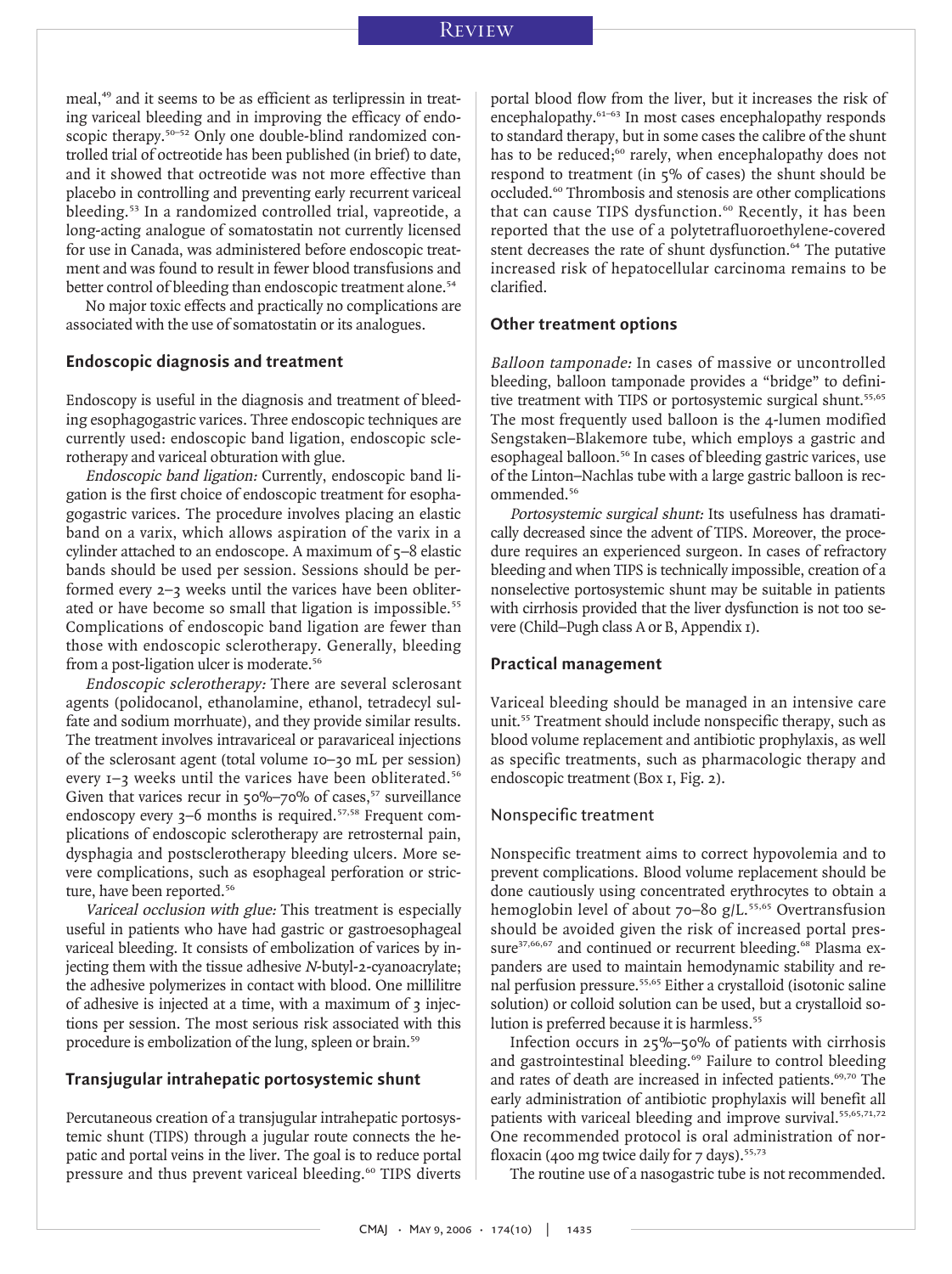## Review



recommended<sup>65</sup> • If combined therapy with vasoactive drug and endoscopic treatment fails, endoscopic treatment should be repeated or TIPS performed (second-line treatment). If repeat endoscopic treatment fails, TIPS is justified

Note: TIPS = transjugular intrahepatic portosystemic shunt. \*These recommendations are based on information from recent consensus statements on the management of portal hypertension.<sup>55,65</sup> †Not currently licensed for use in Canada.

Patients with encephalopathy should be given lactulose;<sup>65</sup> however, insufficient information exists to recommend its use in the prevention of hepatic encephalopathy.<sup>55,65</sup>

## Specific treatment

Intravenous therapy with a vasoactive drug should be started as soon as possible following hospital admission, before diagnostic endoscopy, and maintained for 2–5 days (Box 1).54,55,65,74 Vasopressin is not recommended because of its deleterious side effects.

Endoscopy should be performed within 12 hours after hospital admission on an empty stomach, which can be achieved by either intravenous injection of erythromycin (250 mg begun 30–60 minutes before endoscopy) or lavage through a nasogastric tube.<sup>55,65</sup> Endoscopy is useful in confirming the source of bleeding and allowing hemostatic treatment. Either endoscopic band ligation or endoscopic sclerotherapy may be used.<sup>55,65</sup> However, endoscopic band ligation is the recommended first-line treatment.<sup>65</sup> In patients



transjugular intrahepatic portosystemic shunt. \*The therapeutic option depends on what was done in primary prophylaxis.

who have bled from gastric or gastroesophageal varices, endoscopic obliteration with the tissue adhesive N-butyl-2 cyanoacrylate should be performed.<sup>65</sup> However, endoscopic band ligation is also possible to treat gastroesophageal varices.

If combined vasoactive and endoscopic therapy fails, a second attempt at endoscopic therapy is justified if the bleeding is mild and the prognosis not compromised.<sup>55,65,75</sup> TIPS is a second-line treatment option.<sup>65</sup> Balloon tamponade can be used as a "bridge" in cases of massive bleeding.<sup>55,65</sup> If bleeding persists or compromises prognosis, TIPS or surgical shunt creation should be offered as a rescue therapy.<sup>55,65</sup>

## **Esophagogastric varices**

At present, there is no satisfactory nonendoscopic indicator to detect the presence of esophagogastric varices.<sup>65,76</sup> Endoscopic screening is the best technique.<sup>76,77</sup> The goal of management is to prevent variceal bleeding. This is achieved in 3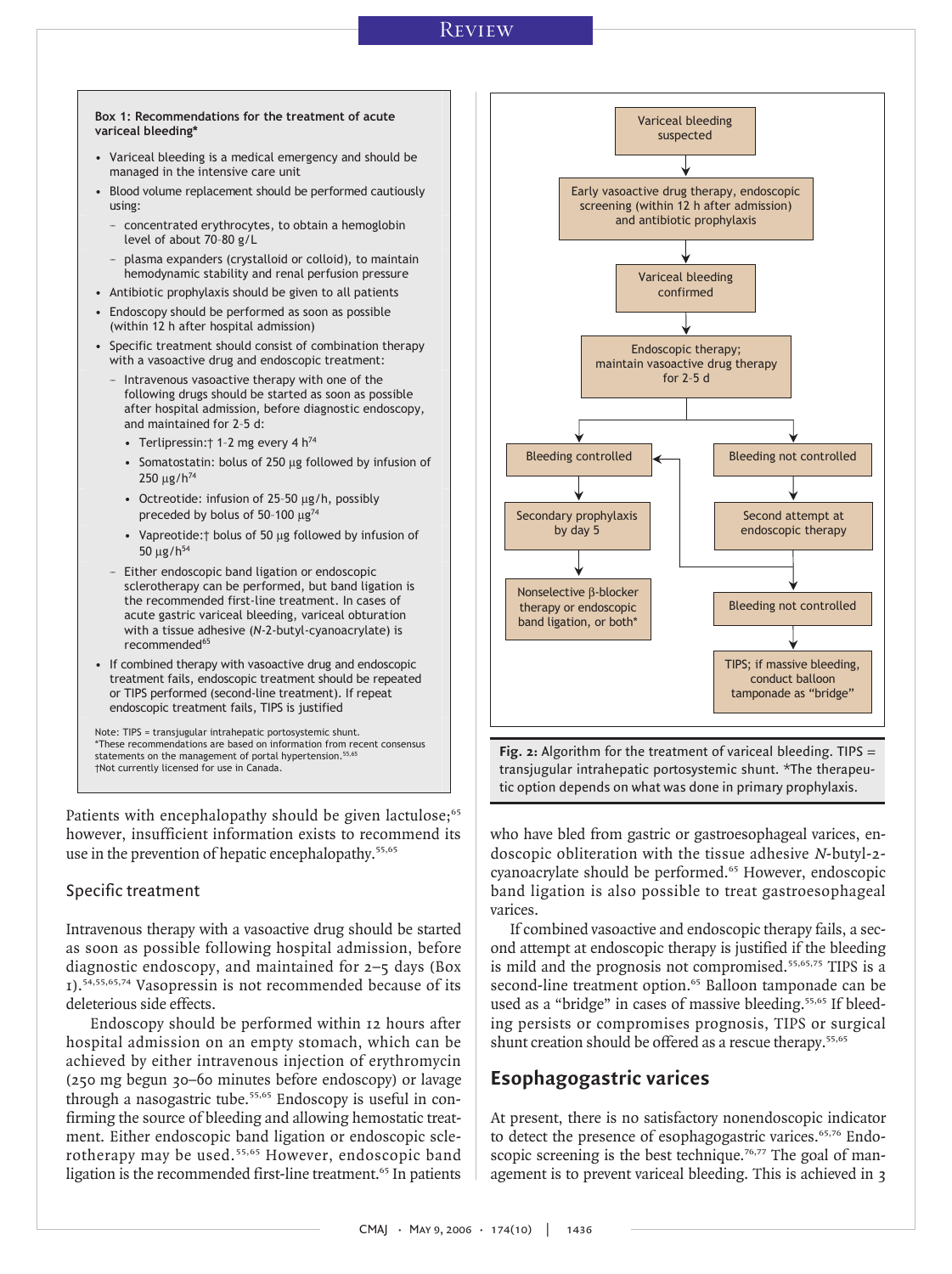ways: by preventing the development of varices (preprimary prophylaxis), by preventing a first variceal bleeding episode once varices have developed (primary prophylaxis) and by preventing recurrent bleeding (secondary prophylaxis) (Fig. 3).

## **Pharmacologic therapy**

Pharmacologic therapy is used to control and prevent variceal bleeding. The 2 classes of drugs used are β-blockers and nitrates.

β-Blockers: β-Blockers lower portal pressure by reducing portal blood flow. The blood flow is reduced as a consequence of decreased cardiac output  $(\beta_1)$  receptor blockade) and arteriolar splanchnic vasoconstriction by an unopposed α-vasoconstrictive effect ( $\beta$ <sub>2</sub> receptor blockade).<sup>78</sup> Nonselective β-blockers such as propranolol, nadolol and timolol are more effective than selective  $\beta_1$ -blockers in reducing the hepatic venous pressure gradient.<sup>79,80</sup> The median reduction of the gradient by nonselective β-blockers is about  $15\%$ .<sup>79,81-84</sup> Nonselective β-blockers reduce variceal pressure<sup>85</sup> and azygos blood flow<sup>86–88</sup> even in patients who do not exhibit a marked decrease in the hepatic venous pressure gradient (propranolol "nonresponders").87,89 Propranolol has been found to prevent increases in portal pressure related to physical exercise in patients with cirrhosis<sup>90</sup> and to decrease the rate of bacterial translocation.<sup>91</sup> It has also been found to reduce postprandial peak in portal pressure;<sup>92</sup> however, this effect with long-term use was not confirmed in 2 recent trials.<sup>93,94</sup>

It has been suggested that the hepatic venous pressure gradient could be measured to evaluate the efficiency of βblocker treatment.<sup>95</sup> Several studies have shown that variceal bleeding does not occur if the gradient is reduced to below 12 mm Hg<sup>81,96</sup> or that bleeding occurs at a low rate if the gradient is reduced by at least 20% of the basal value.<sup>96-99</sup> However, the prognostic value of the hepatic venous pressure

gradient on survival is still controversial.<sup>100,101</sup> Besides, the measurement of the gradient is invasive and not costeffective; its use is not recommended in clinical practice and is limited to selected hospitals.<sup>76</sup>

Nitrates: The mechanism of the vasodilatory effects of nitrates — vascular tone reduction and decreased intrahepatic resistance — is not completely understood. It likely involves nitric oxide release. Isosorbide mononitrate is the only nitrate that has been tested in randomized trials. It has been found to reduce the hepatic venous pressure gradient<sup>102</sup> and to enhance the splanchnic hemodynamic effect of propranolol.<sup>103</sup> However, its systemic effects can lead to deleterious arterial hypotension. Nitrates are used in association with vasopressin or its analogue terlipressin.

## **Preprimary prophylaxis**

Three clinical trials have studied this issue, but the results are not concordant.<sup>104-106</sup> According to a statement from the Baveno international consensus conference, the use of βblocker therapy is not recommended for preprimary prophylaxis.<sup>65</sup>

## **Primary prophylaxis**

Endoscopic screening for the presence of esophagogastric varices should be done in all patients after the diagnosis of cirrhosis (Box 2).<sup>55,65</sup> Screening should be repeated every  $\frac{1}{3}$ years in patients without varices and every 2 years in those with small varices (Fig. 4). $55$  Endoscopic follow-up should then relate to the initial size of detected varices. In case of large varices, endoscopic follow-up is not necessary, and primary prophylaxis with a nonselective β-blocker (propranolol or nadolol) should be started.<sup>55</sup> Endoscopic band ligation is useful in preventing variceal bleeding in patients with medium or large varices; however, its long-term benefit requires



**Fig. 3:** Prophylaxis of variceal bleeding in cirrhosis. Preprimary prophylaxis is aimed at preventing esophagogastric varices (EV) from developing. The goal of primary prophylaxis is to prevent a first variceal bleeding episode once medium or large varices have formed. Secondary prophylaxis is used to prevent recurrent variceal bleeding.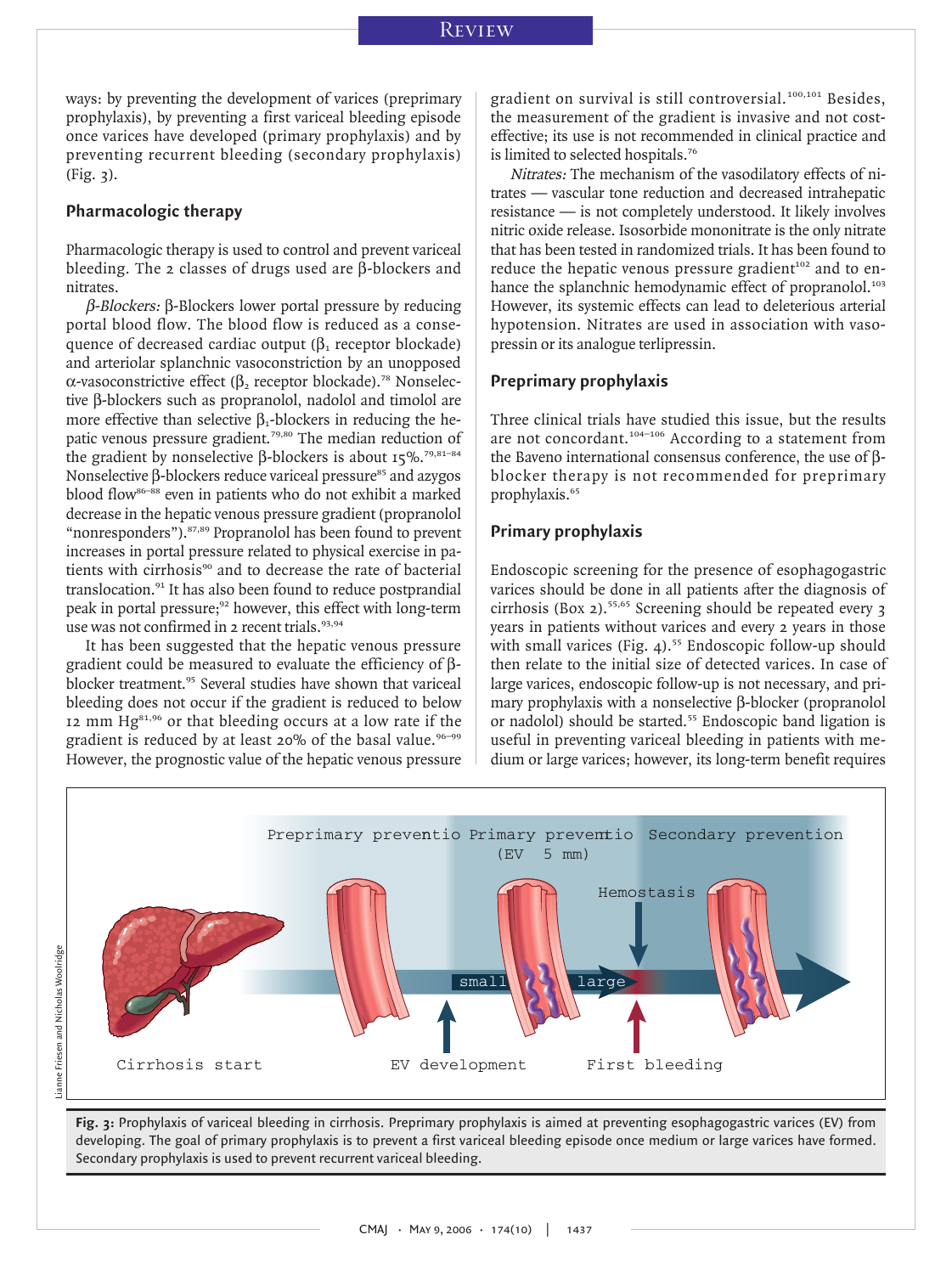- All patients with newly diagnosed cirrhosis should undergo screening endoscopy for the detection of esophagogastric varices; follow-up should be adapted according to the initial size of the varices and the degree of liver failure
- Patients with medium or large varices should be given treatment with a nonselective β-blocker initially; treatment should be continued indefinitely
- Patients with medium or large varices who have contraindications to or do not tolerate β-blocker therapy should undergo endoscopic band ligation of the varices
- In patients with small varices who have red signs on varices or who have Child–Pugh class C cirrhosis may benefit from nonselective β-blocker therapy
- The usual dose of nonselective β-blocker therapy is 80–160 mg/d for propranolol and 80 mg/d for nadolol
- The dose should be adjusted to obtain a 20%–25% reduction in heart rate or a heart rate of less than 55 beats/min

\*These recommendations are based on information from recent consensus statements on the management of portal hypertension.<sup>5</sup>

further research,<sup>65</sup> and it is not currently proposed for use in primary prophylaxis unless the patient has contraindications to or side effects from nonselective β-blocker therapy.

Therapy with a nonselective β-blocker is effective in reducing the risk of a first variceal bleeding episode in patients with medium or large varices.<sup>65,107-111</sup> Conventional treatment consists of administering the drug orally twice daily and titrating the dose according to the patient's tolerance and to the treatment objectives based on heart rate response.<sup>112,113</sup> However, results of a pharmacodynamic study suggested that a single daily dose of long-acting propanolol is sufficient<sup>114</sup> (80 or 160 mg, depending on the available dose in each country<sup>115</sup>). In all cases, doses should be adjusted to obtain a 20%–25% reduction in heart rate or a heart rate of less than 55 beats/min.<sup>55</sup> Propranolol is effective for a few days in cirrhotic patients after the last dose is administered.<sup>114</sup> β-Blocker therapy should be maintained indefinitely,<sup>55</sup> since late withdrawal can be deleterious on survival despite the lack of an increased risk of bleeding.<sup>116</sup> In patients who do not tolerate or have contraindications to β-blocker therapy, endoscopic band ligation is recommended<sup>55,65</sup> (Fig. 4). Nitrates (isosorbide mononitrate) are ineffective in preventing variceal bleeding if used alone,  $117,118$ and their use in primary prophylaxis is not recommended.<sup>55,65</sup>

## **Secondary prophylaxis**

All patients who survive a variceal bleeding episode should receive treatment to prevent recurrent episodes. As a first-line treatment, both pharmacologic and endoscopic treatments can be used to prevent a recurrence. Pharmacologic therapy includes use of a nonselective β-blocker.<sup>111,119-122</sup> Although it has been proposed,<sup>123</sup> combined treatment with isosorbide mononitrate and propranolol is not recommended.<sup>55,65</sup>

Eradication of varices by endoscopic procedures is also effective in preventing recurrent variceal bleeding. Only endo-



**Fig. 4:** Algorithm for the primary prophylaxis of variceal bleeding in cirrhosis.

scopic sclerotherapy has been compared with placebo, and it was associated with a significant reduction in recurrent bleeding and mortality.<sup>56,124</sup> Endoscopic band ligation is currently preferable to endoscopic sclerotherapy,<sup>55</sup> since it has been found to be more effective in reducing the risk of recurrent variceal bleeding and the incidence of variceal stricture.<sup>125-127</sup> Combined therapy with the 2 endoscopic procedures does not appear to be more effective than endoscopic band ligation alone.<sup>128</sup> However, endoscopic sclerotherapy may be effective in preventing the recurrence of varices when endoscopic band ligation is no longer feasible. One trial of endoscopic band ligation with and without therapy with nadolol and sucralfate for secondary prophylaxis showed reduced rates of recurrent variceal bleeding in the group given the combined therapy.<sup>129</sup> Such a beneficial effect was not confirmed for combined therapy with endoscopic sclerotherapy and nonselective β-blockers.<sup>130,131</sup>

If secondary prophylaxis with a nonselective β-blocker or endoscopic band ligation, or both, fails to prevent variceal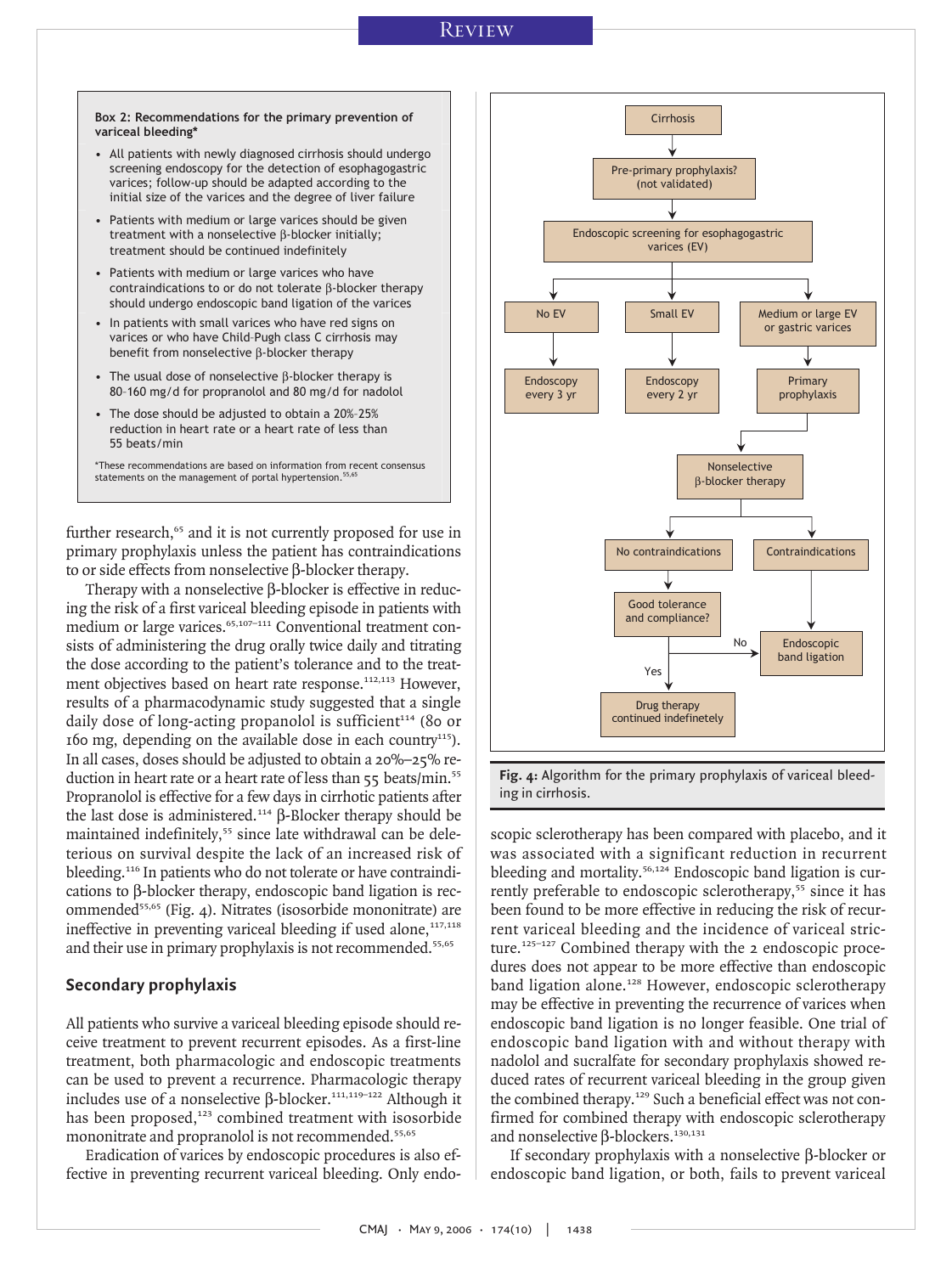**Box 3: Recommendations for the secondary prevention of variceal bleeding\*** 

- For patients who did not receive primary prophylaxis (see Box 2), prescribe therapy with a nonselective β-blocker or perform endoscopic band ligation (EBL) of varices, or both
- For patients who did receive primary prophylaxis with a β-blocker, evaluate whether the dose is appropriate:
	- $-$  If the dose is appropriate, the β-blocker therapy should not be continued alone; perform EBL
	- If the dose is not appropriate, either adjust the dose to an optimal amount or perform EBL
- Patients who have contraindications to or do not tolerate β-blocker therapy should undergo EBL
- If EBL fails as a primary prophylactic treatment, TIPS should be performed. In all cases, liver transplantation should be considered, particularly in patients with Child-Pugh class B or C cirrhosis

Note: TIPS = transjugular intrahepatic portosystemic shunt. \*These recommendations are based on information from recent consensus statements on the management of portal hypertension.<sup>55,65</sup>

bleeding, rescue therapies should be considered. Both TIPS and surgical shunt creation are effective in preventing recurrent variceal bleeding.<sup>125</sup> TIPS is more effective than endoscopic treatment,<sup>132</sup> and surgical shunt creation is more effective than endoscopic sclerotherapy;<sup>133</sup> however, neither TIPS nor surgical shunt creation has been found to improve survival, and both are associated with a high risk of encephalopathy.<sup>132,133</sup>

The 2 consensus statements on portal hypertension<sup>55,65</sup> have established recommendations on prophylaxis status before variceal bleeding (Box 3). In patients who have not received previous primary prophylaxis, therapy with a nonselective β-blocker or endoscopic band ligation, or both, can be used. If primary prophylaxis with a β-blocker at an appropriate dose fails, the β-blocker therapy should not be continued alone and endoscopic band ligation should be performed. If the β-blocker dose is not found to be appropriate, either changing it to an optimal dose or performing endoscopic band ligation is possible. If endoscopic band ligation fails as primary prophylaxis, TIPS is the next option. Liver transplantation should be considered in all cases, particularly in patients with severe cirrhosis (Child–Pugh class B or C).

## **Ascites and its complications**

Ascites occurs in cases of advanced cirrhosis and severe portal hypertension. The ultimate complications of ascites are refractory ascites, hepatorenal syndrome and spontaneous bacterial peritonitis.

## **Uncomplicated ascites**

All patients with ascites should undergo an evaluation of ascitic fluid content to rule out spontaneous bacterial peritonitis.<sup>134,135</sup> The evaluation should include cell count, bacterial culture in blood culture medium, measurement of protein concentration

and cytologic examination in cases of suspected malignant ascites.134,135 The use of leukocyte reagent strips has been recently proposed for the early detection of leukocytes in ascites and spontaneous bacterial peritonitis.<sup>136-139</sup>

For subclinical ascites detectable only by ultrasonography, no specific treatment is necessary.<sup>135</sup> However, a reduction in daily sodium intake (to 90 mmol/d) is recommended.

In cases of moderate ascites, renal function is usually preserved and treatment can be administered on an outpatient basis.<sup>134</sup> Moderate dietary sodium restriction (90 mmol of sodium per day) should be imposed.<sup>135</sup> Spironolactone, an anti-mineralocorticoid, is the drug of choice at the onset of treatment because it promotes better natriuresis more often than loop diuretics.<sup>140</sup> It blocks the aldosterone-dependent exchange of sodium in the distal and collecting renal tubules, thus increasing the excretion of sodium and water.<sup>141</sup> The initial dose is about 100–200 mg/d.<sup>134,135</sup> About 75% of patients respond to treatment after only a few days.<sup>135</sup> Side effects of spironolactone are gynecomastia, metabolic acidosis, hyperkalemia and renal impairment.<sup>135</sup> In the presence of edema, treatment with furosemide (20–40 mg/d) may be added for a few days to increase natriuresis.<sup>134,135</sup> Loop diuretics act by increasing sodium excretion in the proximal tubules. In cirrhosis, the effect of loop diuretic monotherapy is limited and therefore is more commonly used as an adjunct to spironolactone therapy.<sup>135</sup> The side effects of furosemide include hypokaliemia, metabolic hypochloremic alkalosis, hyponatremia, hypovolemia and related renal dysfunction.<sup>135</sup> Amiloride (5-10 mg/d) may be used when spironolactone is contraindicated or if side effects such as gynecomastia occur.<sup>134,135</sup> It also acts in the distal tubule.<sup>135</sup> Diuretic therapy should be monitored by measuring the patient's weight and levels of serum electrolytes, urea and creatinine daily.<sup>135</sup> Maximum weight loss should not exceed 500 g/d in patients without peripheral edema and 1000 g/d in those with it. $135$  If the therapeutic effect is insufficient, urinary sodium excretion should be determined to identify nonresponsive patients (characterized by a urinary sodium excretion below 30 mmol/d). $135$ 

Patients with severe ascites will have marked abdominal discomfort. In such cases, higher diuretic doses are needed (i.e., up to 400 mg of spironolactone and 160 mg of furosemide daily).<sup>134,135</sup> However, in some patients, free-water excretion is impaired and severe hyponatremia may develop.<sup>134</sup> Frequently, large-volume paracentesis should be done.<sup>135</sup> Paracentesis should be routinely combined with plasma volume expansion. If the volume of ascites removed is less than 5 L, a synthetic plasma substitute may be used.<sup>135,142</sup> If more than 5 L of ascitic fluid is removed, albumin should be given at a dose of 8 g per litre of fluid removed.<sup>135</sup>

Refractory ascites develops in about 10% of cases.<sup>143</sup> In such cases, liver transplantation should be considered.<sup>55,135</sup> In the meantime, therapeutic strategies can involve repeated large-volume paracentesis and plasma volume expansion with albumin or TIPS.<sup>55,134,135</sup> TIPS improves renal function and sodium excretion $60,144,145$  and is more effective than paracentesis in removing ascites.<sup>61,63</sup> TIPS has a mortality not significantly differerent from that associated with paracentesis.<sup>63</sup>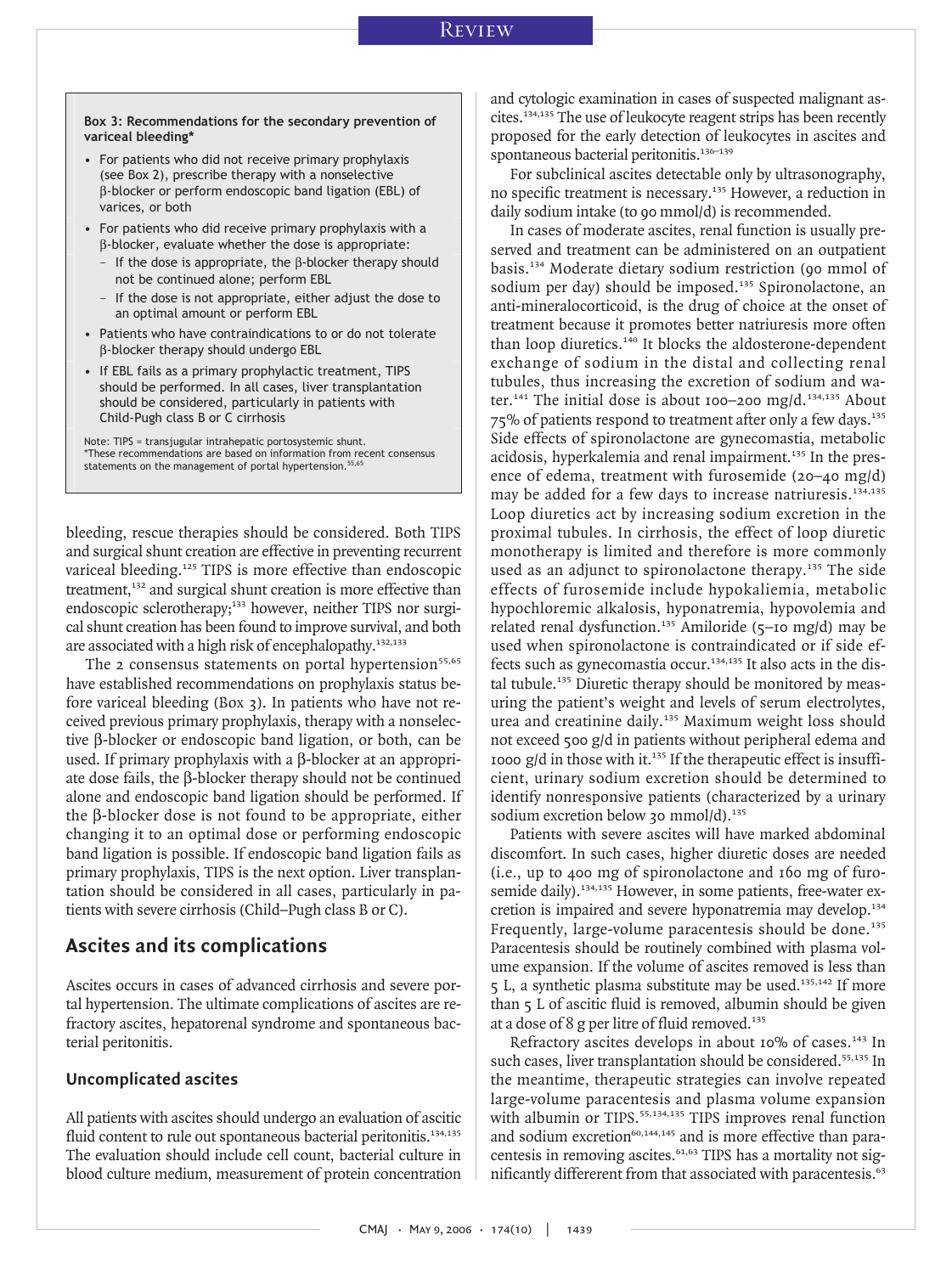Nevertheless, a recent meta-analysis has reported a tendency toward improved survival with TIPS.<sup>61</sup>

## **Hepatorenal syndrome**

Hepatorenal syndrome is the most serious circulatory renal dysfunction in cirrhosis<sup>21</sup> and is the most severe complication of portal hypertension. It occurs in up to 10% of patients with ascites.<sup>146</sup> The syndrome is defined by a serum creatinine concentration greater than 1.5 mg/dL (> 133  $\mu$ mol/L).<sup>134</sup> Type 1 hepatorenal syndrome involves the rapid impairment of renal function, characterized by a doubling of the initial serum creatinine concentration to more than 2.5 mg/dL (> 221 µmol/L) within 2 weeks.<sup>146</sup> In type 2 hepatorenal syndrome, renal impairment is stable or progresses at a slower rate than that in type  $I^{146}$ 

The ideal treatment of hepatorenal syndrome is liver transplantation.<sup>55</sup> Besides transplantation, vasoactive drug therapy in combination with albumin (20–40 g/d for  $5$ –15 days) can be used.<sup>55,134</sup> The efficiency of terlipressin (0.5–1 mg intravenously every 4–12 hours) has been reported in several uncontrolled trials.<sup>31-33</sup> Therapy with norepinephrine  $(0.5-3.0)$ mg/h intravenously)<sup>147</sup> or midodrine  $(7.5-12.5$  mg orally 3 times daily) in association with octreotide (100–200 µg subcutaneously  $\alpha$  times daily)<sup>148</sup> has been suggested to improve hepatorenal syndrome, but its effectiveness remains to be confirmed. TIPS has been found to be effective in the management of hepatorenal syndrome by improving renal function, particularly in patients with a Child–Pugh score of 12 or less and a serum bilirubin level below  $85 \mu$ mol/L.<sup>149</sup>

## **Spontaneous bacterial peritonitis**

Spontaneous bacterial peritonitis, an infection of the ascitic fluid, occurs in 10%–30% of patients with ascites.<sup>73</sup> All cases in which the neutrophil count is at least  $250 \times 10^{6}$  /L in ascitic fluid should be treated empirically, since ascites culture yields negative results in about 40% of patients with symptoms suggestive of spontaneous bacterial peritonitis.55,73 Empirical treatment should also be started if leukocytes are detected in ascitic fluid at a significant level on reagent strips.<sup>136–139</sup>

Because most cases of peritonitis are due to gram-negative bacteria (e.g., Escherichia coli),<sup>134</sup> therapy with a thirdgeneration cephalosporin is the treatment of choice (cefotaxime  $2-4$  g/d, intravenously, for  $5$  days).<sup>55,73</sup> Alternative treatments include combination therapy with amoxicillin and clavulinic acid (1 g and 0.125 g respectively, given intravenously or orally 3 times daily) or norfloxacin (400 mg/d, orally) for  $7$  days.<sup>55,73</sup> Antibiotic therapy should be used in conjunction with albumin infusion  $(1.5 \text{ g/kg on day I and})$ 1 g/kg on day  $3^{55}$  to prevent renal failure and death.<sup>150</sup> Treatment efficacy should be assessed by means of evaluating clinical symptoms and determining the neutrophil count in ascitic fluid after 48 hours.55,73 If treatment fails, antibiotic therapy should be shifted toward a broader-spectrum drug or to one adapted to the organism's antibiogram.55,73

Primary prophylaxis of spontaneous bacterial peritonitis with continuous oral norfloxacin therapy (400 mg/d) in hospital patients with cirrhosis who have a low ascitic protein concentration (< 10 g/L) is still debated.<sup>55,73</sup> The same treatment is recommended for secondary prophylaxis of spontaneous bacterial peritonitis until the ascites resolves, a treatment option that is more easily accepted by clinicians.<sup>55,73</sup>

## **Summary**

Portal hypertension can lead to severe outcomes in patients with cirrhosis, including bleeding of esophagogastric varices and complications of ascites.

Variceal bleeding is a clinical emergency and requires blood volume replacement, early vasoactive drug therapy, prophylactic antibiotic treatment and endoscopic treatment. Prophylaxis of variceal bleeding involves the use of β-blocker therapy (first-line treatment in primary and secondary prophylaxis) and endoscopic treatment, especially band ligation (second-line step in primary and first-line step in secondary prophylaxis).

Treatment of ascites includes diuretic therapy and dietary sodium reduction. Main complications of ascites are refractory ascites, hepatorenal syndrome and spontaneous bacterial peritonitis. In refractory ascites, repeated large-volume paracentesis (with volume expansion using albumin) and TIPS can be proposed. In hepatorenal syndrome, the most serious complication of ascites, liver transplantation should be considered; vasoactive drug therapy in combination with albumin infusion can be given in the meantime. All patients with ascites should be screened for spontaneous bacterial peritonitis; if detected, treatment consists of antibiotics and albumin infusion to prevent hepatorenal syndrome.

This article has been peer reviewed.

From the Department of Hepato-Gastroenterology, University Hospital, and HIFIH Laboratory, Université d'Angers, Angers, France (all authors).

**Competing interests:** None declared for Nina Dib, Frédéric Oberti. Paul Calès has received honoraria for clinical research from Debiovision, Montréal.

**Contributors:** All of the authors made substantial contributions to the conception and design of the study, the acquisition, analysis and interpretation of the data, the drafting of the article and the critical revision of it for important intellectual content. All gave final approval of the version to be published.

**Acknowledgment:** We thank Myriam Brian for her help with English-language revisions.

#### **REFERENCES**

- 1. Shibayama Y, Nakata K. Localization of increased hepatic vascular resistance in liver cirrhosis. Hepatology 1985;5:643-8.
- 2. Orrego H, Medline A, Blendis LM, et al. Collagenisation of the Disse space in alcoholic liver disease. Gut 1979;20:673-9.
- 3. Pinzani M, Gentilini P. Biology of hepatic stellate cells and their possible relevance in the pathogenesis of portal hypertension in cirrhosis. Semin Liver Dis 1999;19: 397-410.
- 4. Rockey DC, Weisiger RA. Endothelin induced contractility of stellate cells from normal and cirrhotic rat liver: implications for regulation of portal pressure and resistance. Hepatology 1996;24:233-40.
- 5. Wiest R, Groszmann RJ. The paradox of nitric oxide in cirrhosis and portal hypertension: too much, not enough. Hepatology 2002;35:478-91.
- 6. Abraldes JG, Angermayr B, Bosch J. The management of portal hypertension [review]. Clin Liver Dis 2005;9:685-713, vii.
- 7. Menon KV, Kamath PS. Regional and systemic hemodynamic disturbances in cirrhosis. [viii.]. Clin Liver Dis 2001;5:617-27.
- 8. Bosch J, Mastai R, Kravetz D, et al. Hemodynamic evaluation of the patient with portal hypertension. Semin Liver Dis 1986;6:309-17.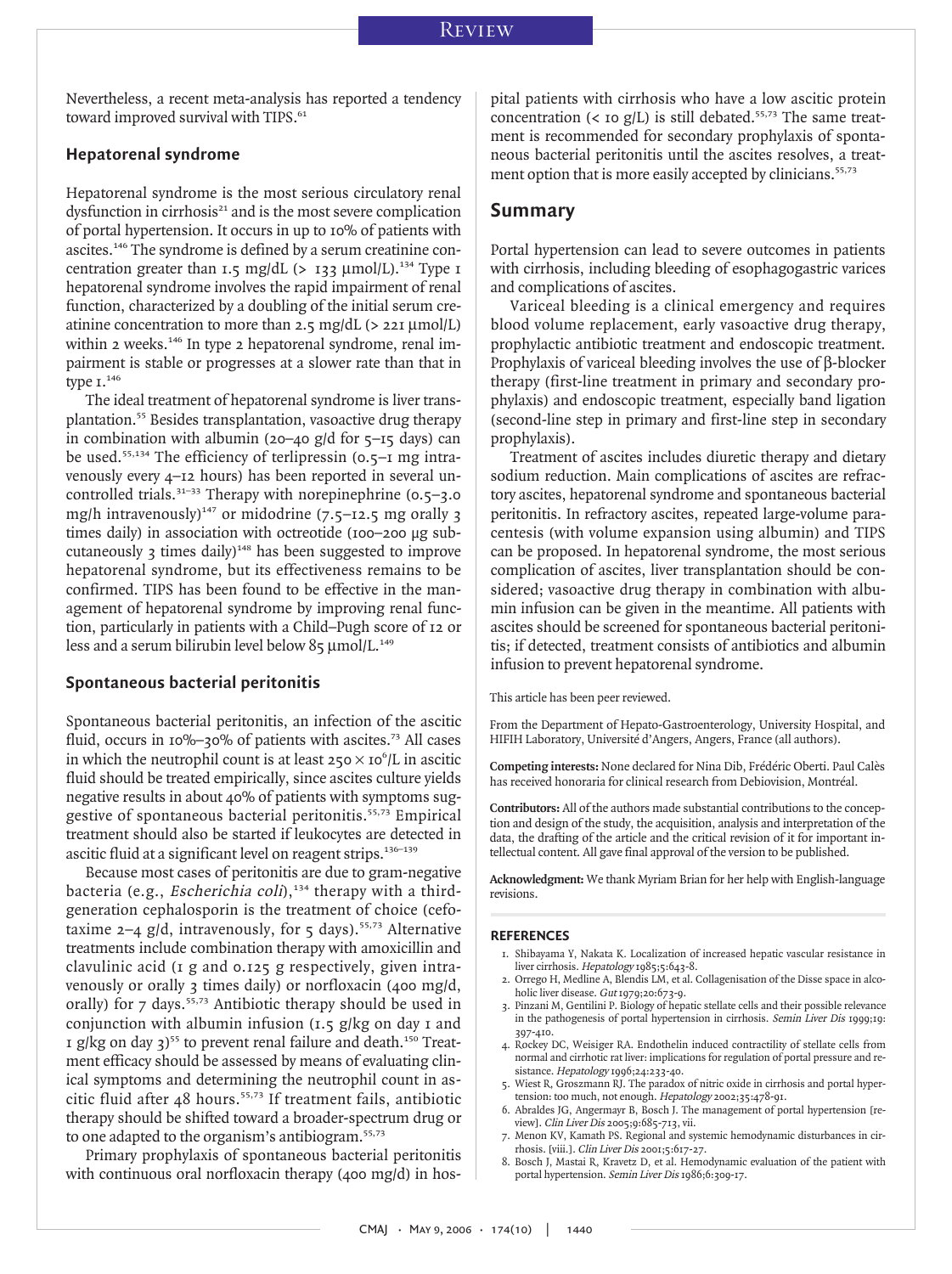- 9. Garcia-Tsao G, Groszmann RJ, Fisher RL, et al. Portal pressure, presence of gastroesophageal varices and variceal bleeding. Hepatology 1985;5:419-24.
- 10. Lebrec D, De Fleury P, Rueff B, et al. Portal hypertension, size of esophageal varices, and risk of gastrointestinal bleeding in alcoholic cirrhosis. Gastroenterology 1980;79:1139-44.
- 11. Dell'era A, Bosch J. Review article: the relevance of portal pressure and other risk factors in acute gastro-oesophageal variceal bleeding [review]. Aliment Pharmacol Ther 2004;20(Suppl 3):8-15; discussion 16-7.
- 12. Lee SS, Hadengue A, Moreau R, et al. Postprandial hemodynamic responses in patients with cirrhosis. Hepatology 1988;8:647-51.
- 13. McCormick PA, Dick R, Graffeo M, et al. The effect of non-protein liquid meals on the hepatic venous pressure gradient in patients with cirrhosis. J Hepatol 1990;11: 221-5.
- 14. Luca A, Garcia-Pagan JC, Bosch J, et al. Effects of ethanol consumption on hepatic hemodynamics in patients with alcoholic cirrhosis. Gastroenterology 1997;112: 1284-9.
- 15. Garcia-Pagan JC, Feu F, Castells A, et al. Circadian variations of portal pressure and variceal hemorrhage in patients with cirrhosis. Hepatology 1994;19:595-601.
- 16. Garcia-Pagan JC, Santos C, Barbera JA, et al. Physical exercise increases portal pressure in patients with cirrhosis and portal hypertension. Gastroenterology 1996;111:1300-6.
- 17. Luca A, Cirera I, Garcia-Pagan JC, et al. Hemodynamic effects of acute changes in intra-abdominal pressure in patients with cirrhosis. Gastroenterology 1993;104: 222-7.
- 18. De Ledinghen V, Heresbach D, Fourdan O, et al. Anti-inflammatory drugs and variceal bleeding: a case-control study. Gut 1999;44:270-3.
- 19. De Ledinghen V, Mannant PR, Foucher J, et al. Non-steroidal anti-inflammatory drugs and variceal bleeding: a case-control study. *J Hepatol* 1996;24:570-3.
- 20. Thalheimer U, Triantos CK, Samonakis DN, et al. Infection, coagulation, and variceal bleeding in cirrhosis. Gut 2005;54:556-63.
- 21. Arroyo V, Colmenero J. Ascites and hepatorenal syndrome in cirrhosis: pathophysiological basis of therapy and current management. J Hepatol 2003;38(Suppl 1): S69-89.
- 22. D'Amico G, De Franchis R. Upper digestive bleeding in cirrhosis. Post-therapeutic outcome and prognostic indicators. Hepatology 2003;38:599-612.
- 23. D'Amico G, Luca A. Natural history. Clinical-haemodynamic correlations. Prediction of the risk of bleeding. Baillieres Clin Gastroenterol 1997;11:243-56.
- 24. De Franchis R, Primignani M. Natural history of portal hypertension in patients with cirrhosis. Clin Liver Dis 2001;5:645-63.
- 25. McCormick PA, O'Keefe C. Improving prognosis following a first variceal haemorrhage over four decades. Gut 2001;49:682-5.
- 26. Chiu KW, Sheen IS, Liaw YF. A controlled study of glypressin versus vasopressin in the control of bleeding from oesophageal varices. J Gastroenterol Hepatol 1990;5: 549-53.
- 27. Nevens F, Van Steenbergen W, Yap SH, et al. Assessment of variceal pressure by continuous non-invasive endoscopic registration: a placebo controlled evaluation of the effect of terlipressin and octreotide. Gut 1996;38:129-34.
- 28. Moreau R, Soubrane O, Hadengue A, et al. [Hemodynamic effects of the administration of terlipressin alone or combined with nitroglycerin in patients with cirrhosis]. Gastroenterol Clin Biol 1992;16:680-6.
- 29. Ioannou GN, Doust J, Rockey DC. Systematic review: terlipressin in acute oesophageal variceal haemorrhage. Aliment Pharmacol Ther 2003;17:53-64.
- 30. Bosch J, Dell'era A. [Vasoactive drugs for the treatment of bleeding esophageal varices]. Gastroenterol Clin Biol 2004;28 Spec No 2:B186-9.
- 31. Moreau R, Durand F, Poynard T, et al. Terlipressin in patients with cirrhosis and type 1 hepatorenal syndrome: a retrospective multicenter study. Gastroenterology 2002;122:923-30.
- 32. Ortega R, Gines P, Uriz J, et al. Terlipressin therapy with and without albumin for patients with hepatorenal syndrome: results of a prospective, nonrandomized study. Hepatology 2002;36:941-8.
- 33. Uriz J, Gines P, Cardenas A, et al. Terlipressin plus albumin infusion: an effective and safe therapy of hepatorenal syndrome. *J Hepatol* 2000;33:43-8.
- 34. Feu F, Ruiz del Arbol L, Banares R, et al. Double-blind randomized controlled trial comparing terlipressin and somatostatin for acute variceal hemorrhage. Variceal Bleeding Study Group. Gastroenterology 1996;111:1291-9.
- 35. Bosch J, Kravetz D, Rodes J. Effects of somatostatin on hepatic and systemic hemodynamics in patients with cirrhosis of the liver: comparison with vasopressin. Gastroenterology 1981;80:518-25.
- 36. Cirera I, Feu F, Luca A, et al. Effects of bolus injections and continuous infusions of somatostatin and placebo in patients with cirrhosis: a double-blind hemodynamic investigation. Hepatology 1995;22:106-11.
- 37. Villanueva C, Ortiz J, Minana J, et al. Somatostatin treatment and risk stratification by continuous portal pressure monitoring during acute variceal bleeding. Gastroenterology 2001;121:110-7.
- 38. Nevens F, Sprengers D, Fevery J. The effect of different doses of a bolus injection of somatostatin combined with a slow infusion on transmural oesophageal variceal pressure in patients with cirrhosis. J Hepatol 1994;20:27-31.
- 39. Avgerinos A, Nevens F, Raptis S, et al. Early administration of somatostatin and efficacy of sclerotherapy in acute oesophageal variceal bleeds: the European Acute Bleeding Oesophageal Variceal Episodes (ABOVE) randomised trial. Lancet 1997; 350:1495-9.
- 40. Burroughs AK, McCormick PA, Hughes MD, et al. Randomized, double-blind, placebo-controlled trial of somatostatin for variceal bleeding. Emergency control and prevention of early variceal rebleeding. Gastroenterology 1990;99:1388-95.
- 41. Gotzsche PC, Gjorup I, Bonnen H, et al. Somatostatin v placebo in bleeding oesophageal varices: randomised trial and meta-analysis. BMJ1995;310:1495-8.
- Valenzuela JE, Schubert T, Fogel MR, et al. A multicenter, randomized, doubleblind trial of somatostatin in the management of acute hemorrhage from esophageal varices. Hepatology 1989;10:958-61.
- 43. Escorsell A, Bandi JC, Andreu V, et al. Desensitization to the effects of intravenous octreotide in cirrhotic patients with portal hypertension. Gastroenterology 2001; 120:161-9.
- 44. Zironi G, Rossi C, Siringo S, et al. Short- and long-term hemodynamic response to octreotide in portal hypertensive patients: a double-blind, controlled study. Liver 1996;16:225-34.
- 45. Ottesen LH, Flyvbjerg A, Jakobsen P, et al. The pharmacokinetics of octreotide in cirrhosis and in healthy man. J Hepatol 1997;26:1018-25.
- 46. Jenkins SA, Nott DM, Baxter JN. Pharmacokinetics of octreotide in patients with cirrhosis and portal hypertension; relationship between the plasma levels of the analogue and the magnitude and duration of the reduction in corrected wedged hepatic venous pressure. HPB Surg 1998;11:13-21.
- 47. Avgerinos A, Armonis A, Rekoumis G, et al. The effect of somatostatin and octreotide on intravascular oesophageal variceal pressure in patients with cirrhosis. J Hepatol 1995;22:379-80.
- 48. Moller S, Brinch K, Henriksen JH, et al. Effect of octreotide on systemic, central, and splanchnic haemodynamics in cirrhosis. *J Hepatol* 1997;26:1026-33.
- 49. Albillos A, Rossi I, Iborra J, et al. Octreotide prevents postprandial splanchnic hyperemia in patients with portal hypertension. *J Hepatol* 1994;21:88-94.
- 50. Besson I, Ingrand P, Person B, et al. Sclerotherapy with or without octreotide for acute variceal bleeding. N Engl J Med 1995;333:555-60.
- 51. Sung JJ, Chung SC, Yung MY, et al. Prospective randomised study of effect of octreotide on rebleeding from oesophageal varices after endoscopic ligation. Lancet 1995;346:1666-9.
- Zuberi BF, Baloch Q. Comparison of endoscopic variceal sclerotherapy alone and in combination with octreotide in controlling acute variceal hemorrhage and early rebleeding in patients with low-risk cirrhosis. Am J Gastroenterol 2000;95:768-71.
- 53. Group IOVS, Burroughs AK. Double blind RCT of 5-day octreotide versus placebo, associated with sclerotherapy for trial/failures [abstract]. Hepatology 1996;24:352A.
- Calès P, Masliah C, Bernard B, et al. Early administration of vapreotide for variceal bleeding in patients with cirrhosis. French Club for the Study of Portal Hypertension. N Engl J Med 2001;344:23-8.
- 55. Lebrec D, Vinel JP, Dupas JL. Complications of portal hypertension in adults: a French consensus. Eur J Gastroenterol Hepatol 2005;17:403-10.
- 56. Luketic VA. Management of portal hypertension after variceal hemorrhage [review]. Clin Liver Dis 2001;5:677-707, ix.
- 57. Waked I, Korula J. Analysis of long-term endoscopic surveillance during follow-up after variceal sclerotherapy from a 13-year experience. Am J Med 1997;102:192-9.
- 58. Westaby D, Macdougall BR, Williams R. Improved survival following injection sclerotherapy for esophageal varices: final analysis of a controlled trial. Hepatology 1985;5:827-30.
- 59. Seewald S, Sriram PV, Naga M, et al. Cyanoacrylate glue in gastric variceal bleeding. Endoscopy 2002;34:926-32.
- 60. Boyer TD, Haskal ZJ. The role of transjugular intrahepatic portosystemic shunt in the management of portal hypertension. Hepatology 2005;41:386-400.
- 61. D'Amico G, Luca A, Morabito A, et al. Uncovered transjugular intrahepatic portosystemic shunt for refractory ascites: a meta-analysis. Gastroenterology 2005; 129:1282-93.
- 62. Henderson JM. Salvage therapies for refractory variceal hemorrhage. Clin Liver Dis 2001;5:709-25.
- 63. Saab S, Nieto JM, Ly D, et al. TIPS versus paracentesis for cirrhotic patients with refractory ascites [review]. Cochrane Database Syst Rev 2004;(3):CD004889.
- 64. Bureau C, Garcia-Pagan JC, Otal P, et al. Improved clinical outcome using polytetrafluoroethylene-coated stents for TIPS: results of a randomized study. Gastroenterology 2004;126:469-75.
- 65. De Franchis R. Evolving consensus in portal hypertension. Report of the Baveno IV consensus workshop on methodology of diagnosis and therapy in portal hypertension [published erratum in J Hepatol 2005;43(3):547]. J Hepatol 2005;43:167-76.
- 66. Duggan JM. Review article: transfusion in gastrointestinal haemorrhage If, when and how much? Aliment Pharmacol Ther 2001;15:1109-13.
- 67. McCormick PA, Jenkins SA, McIntyre N, et al. Why portal hypertensive varices bleed and bleed: a hypothesis. Gut 1995;36:100-3.
- 68. Castaneda B, Debernardi-Venon W, Bandi JC, et al. The role of portal pressure in the severity of bleeding in portal hypertensive rats. Hepatology 2000;31:581-6.
- 69. Bleichner G, Boulanger R, Squara P, et al. Frequency of infections in cirrhotic patients presenting with acute gastrointestinal haemorrhage. Br J Surg 1986;73:724-6.
- 70. Goulis J, Armonis A, Patch D, et al. Bacterial infection is independently associated with failure to control bleeding in cirrhotic patients with gastrointestinal hemorrhage. Hepatology 1998;27:1207-12.
- 71. Bernard B, Grange JD, Khac EN, et al. Antibiotic prophylaxis for the prevention of bacterial infections in cirrhotic patients with gastrointestinal bleeding: a metaanalysis. Hepatology 1999;29:1655-61.
- Soares-Weiser K, Brezis M, Tur-Kaspa R, et al. Antibiotic prophylaxis of bacterial infections in cirrhotic inpatients: a meta-analysis of randomized controlled trials. Scand J Gastroenterol 2003;38:193-200.
- 73. Rimola A, Garcia-Tsao G, Navasa M, et al. Diagnosis, treatment and prophylaxis of spontaneous bacterial peritonitis: a consensus document. International Ascites Club. J Hepatol 2000;32:142-53.
- 74. Nevens F. Review article: a critical comparison of drug therapies in currently used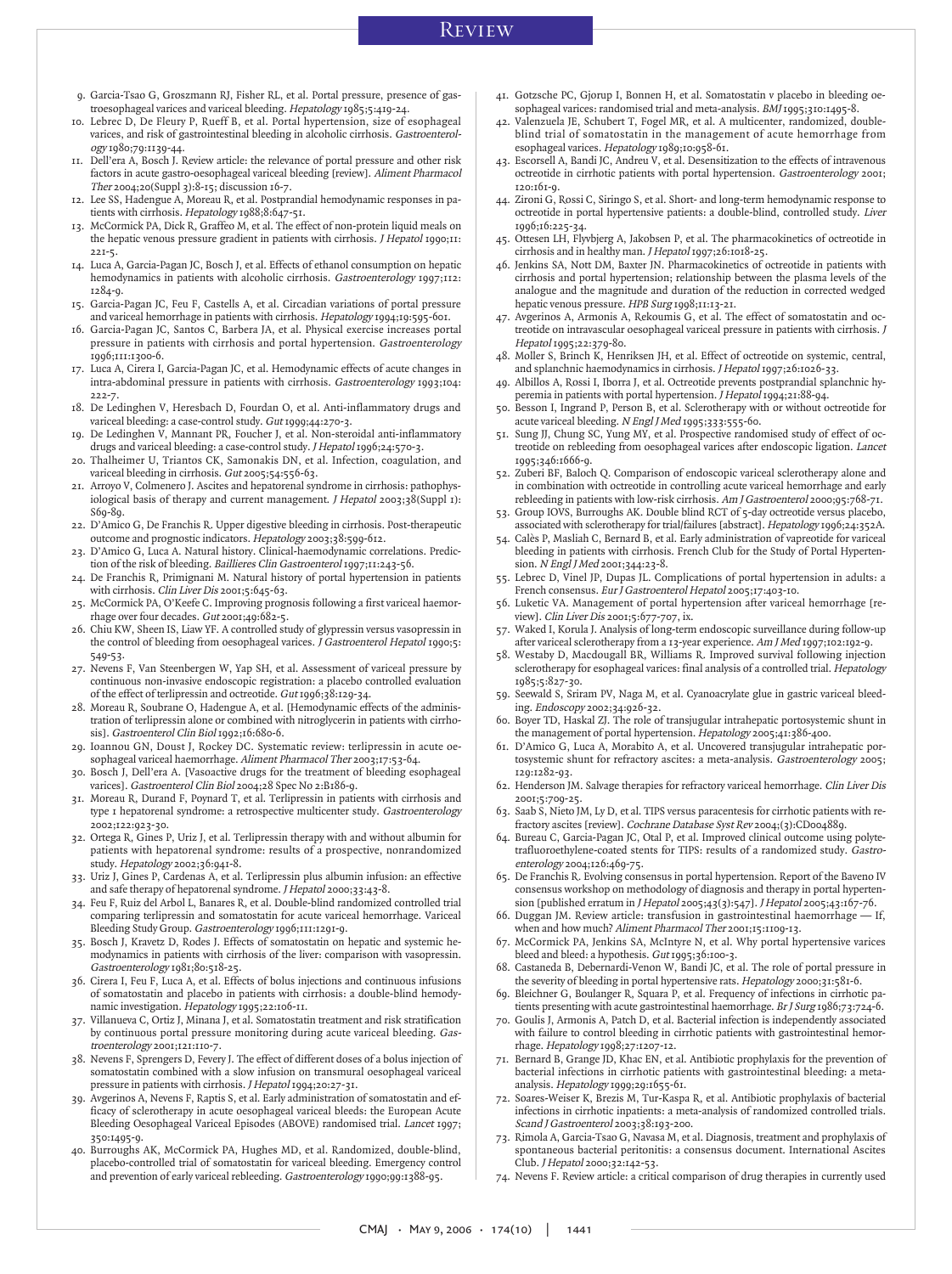therapeutic strategies for variceal haemorrhage [review]. Aliment Pharmacol Ther 2004;20(Suppl 3):18-22; discussion 23.

75. Bosch J, Abraldes JG, Groszmann R. Current management of portal hypertension. J Hepatol 2003;38(Suppl 1):S54-68.

- 76. Dib N, Konate A, Oberti F, et al. Non-invasive diagnosis of portal hypertension in cirrhosis. Application to the primary prevention of varices. Gastroenterol Clin Biol 2005;29:957-87.
- 77. Calès P, Oberti F, Bernard-Chabert B, et al. Evaluation of Baveno recommendations for grading esophageal varices. J Hepatol 2003;39:657-9.
- 78. Garcia-Tsao G. Current management of the complications of cirrhosis and portal hypertension: variceal hemorrhage, ascites, and spontaneous bacterial peritonitis. Gastroenterology 2001;120:726-48.
- 79. Hillon P, Lebrec D, Munoz C, et al. Comparison of the effects of a cardioselective and a nonselective beta-blocker on portal hypertension in patients with cirrhosis. Hepatology 1982;2:528-31.
- 80. Mills PR, Rae AP, Farah DA, et al. Comparison of three adrenoreceptor blocking agents in patients with cirrhosis and portal hypertension. Gut 1984;25:73-8.
- 81. Groszmann RJ, Bosch J, Grace ND, et al. Hemodynamic events in a prospective randomized trial of propranolol versus placebo in the prevention of a first variceal hemorrhage. Gastroenterology 1990;99:1401-7.
- 82. Lebrec D, Hillon P, Munoz C, et al. The effect of propranolol on portal hypertension in patients with cirrhosis: a hemodynamic study. Hepatology 1982;2:523-7.
- 83. Garcia-Tsao G, Grace ND, Groszmann RJ, et al. Short-term effects of propranolol on portal venous pressure. Hepatology 1986;6:101-6.
- 84. Vorobioff J, Picabea E, Gamen M, et al. Propranolol compared with propranolol plus isosorbide dinitrate in portal-hypertensive patients: long-term hemodynamic and renal effects. Hepatology 1993;18:477-84.
- 85. Feu F, Bordas JM, Garcia-Pagan JC, et al. Double-blind investigation of the effects of propranolol and placebo on the pressure of esophageal varices in patients with portal hypertension. Hepatology 1991;13:917-22.
- Bosch J, Groszmann RJ. Measurement of azygos venous blood flow by a continuous thermal dilution technique: an index of blood flow through gastroesophageal collaterals in cirrhosis. Hepatology 1984;4:424-9.
- 87. Calès P, Braillon A, Jiron MI, et al. Superior portosystemic collateral circulation estimated by azygos blood flow in patients with cirrhosis. Lack of correlation with oesophageal varices and gastrointestinal bleeding. Effect of propranolol. J Hepatol 1985;1:37-46.
- 88. Bosch J, Masti R, Kravetz D, et al. Effects of propranolol on azygos venous blood flow and hepatic and systemic hemodynamics in cirrhosis. Hepatology 1984;4: 1200-5.
- 89. Feu F, Bordas JM, Luca A, et al. Reduction of variceal pressure by propranolol: comparison of the effects on portal pressure and azygos blood flow in patients with cirrhosis. Hepatology 1993;18:1082-9.
- Bandi JC, Garcia-Pagan JC, Escorsell A, et al. Effects of propranolol on the hepatic hemodynamic response to physical exercise in patients with cirrhosis. Hepatology 1998;28:677-82.
- 91. Perez-Paramo M, Munoz J, Albillos A, et al. Effect of propranolol on the factors promoting bacterial translocation in cirrhotic rats with ascites. Hepatology 2000; 31:43-8.
- 92. Bendtsen F, Simonsen L, Henriksen JH. Effect on hemodynamics of a liquid meal alone and in combination with propranolol in cirrhosis. Gastroenterology 1992; 102:1017-23.
- 93. Bellis L, Berzigotti A, Abraldes JG, et al. Low doses of isosorbide mononitrate attenuate the postprandial increase in portal pressure in patients with cirrhosis. Hepatology 2003;37:378-84.
- 94. Vorobioff JD, Gamen M, Kravetz D, et al. Effects of long-term propranolol and octreotide on postprandial hemodynamics in cirrhosis: a randomized, controlled trial. Gastroenterology 2002;122:916-22.
- 95. Grace ND, Groszmann RJ, Garcia-Tsao G, et al. Portal hypertension and variceal bleeding: an AASLD single topic symposium. Hepatology 1998;28:868-80.
- 96. Feu F, Garcia-Pagan JC, Bosch J, et al. Relation between portal pressure response to pharmacotherapy and risk of recurrent variceal haemorrhage in patients with cirrhosis. Lancet 1995;346:1056-9.
- Gluud C, Henriksen JH, Nielsen G. Prognostic indicators in alcoholic cirrhotic men. Hepatology 1988;8:222-7.
- 98. Moitinho E, Escorsell A, Bandi JC, et al. Prognostic value of early measurements of portal pressure in acute variceal bleeding. Gastroenterology 1999;117:626-31.
- 99. Vinel JP, Cassigneul J, Levade M, et al. Assessment of short-term prognosis after variceal bleeding in patients with alcoholic cirrhosis by early measurement of portohepatic gradient. Hepatology 1986;6:116-7.
- 100. Abraldes JG, Tarantino I, Turnes J, et al. Hemodynamic response to pharmacological treatment of portal hypertension and long-term prognosis of cirrhosis. Hepatology 2003;37:902-8.
- 101. Huet PM, Pomier-Layrargues G. The hepatic venous pressure gradient: "remixed and revisited" [review]. Hepatology 2004;39:295-8.
- 102. Navasa M, Chesta J, Bosch J, et al. Reduction of portal pressure by isosorbide-5 mononitrate in patients with cirrhosis. Effects on splanchnic and systemic hemodynamics and liver function. Gastroenterology 1989;96:1110-8.
- 103. Garcia-Pagan JC, Navasa M, Bosch J, et al. Enhancement of portal pressure reduction by the association of isosorbide-5-mononitrate to propranolol administration in patients with cirrhosis. Hepatology 1990;11:230-8.
- 104. Calès P, Oberti F, Payen JL, et al. Lack of effect of propranolol in the prevention of large oesophageal varices in patients with cirrhosis: a randomized trial. French-Speaking Club for the Study of Portal Hypertension. Eur J Gastroenterol Hepatol

1999;11:741-5.

- 105. Groszmann RJ, Garcia-Tsao G, Makuch RW, et al. Multicenter randomized placebo-controlled trial of non-selective beta-blockers in the prevention of the complications of portal hypertension: final results and identification of a predictive factor. Hepatology 2003;38:206A.
- 106. Merkel C, Marin R, Angeli P, et al. A placebo-controlled clinical trial of nadolol in the prophylaxis of growth of small esophageal varices in cirrhosis. Gastroenterology 2004;127:476-84.
- 107. Propranolol prevents first gastrointestinal bleeding in non-ascitic cirrhotic patients. Final report of a multicenter randomized trial. The Italian Multicenter Project for Propranolol in Prevention of Bleeding. J Hepatol 1989;9:75-83.
- 108. Conn HO. Propranolol-induced reduction in recurrent variceal hemorrhage in schistosomiasis. Hepatology 1990;11:1090-2.
- 109. Lebrec D, Poynard T, Capron JP, et al. Nadolol for prophylaxis of gastrointestinal bleeding in patients with cirrhosis. A randomized trial. *J Hepatol* 1988;7:118-25.
- 110. Pascal JP, Calès P. Propranolol in the prevention of first upper gastrointestinal tract hemorrhage in patients with cirrhosis of the liver and esophageal varices. <sup>N</sup> Engl J Med 1987;317:856-61.
- 111. Talwalkar JA, Kamath PS. An evidence-based medicine approach to beta-blocker therapy in patients with cirrhosis. Am J Med 2004;116:759-66.
- Bosch J, Garcia-Pagan JC. Complications of cirrhosis. I. Portal hypertension. J Hepatol 2000;32:141-56.
- 113. Bosch J, Garcia-Pagan JC. Prevention of variceal rebleeding. Lancet 2003;361:952-4.
- 114. Calès P, Grasset D, Ravaud A, et al. Pharmacodynamic and pharmacokinetic study of propranolol in patients with cirrhosis and portal hypertension. Br J Clin Pharmacol 1080;27:763-70.
- 115. Calès P. Optimal use of propranolol in portal hypertension. Gastroenterol Clin Biol 2005;29:207-8.
- 116. Abraczinskas DR, Ookubo R, Grace ND, et al. Propranolol for the prevention of first esophageal variceal hemorrhage: A lifetime commitment? Hepatology 2001; 34:1096-102.
- 117. Angelico M, Carli L, Piat C, et al. Effects of isosorbide-5-mononitrate compared with propranolol on first bleeding and long-term survival in cirrhosis. Gastroenterology 1997;113:1632-9.
- 118. Garcia-Pagan JC, Villanueva C, Vila MC, et al. Isosorbide mononitrate in the prevention of first variceal bleed in patients who cannot receive beta-blockers. Gastroenterology 2001;121:908-14.
- 119. Burroughs AK, Jenkins WJ, Sherlock S, et al. Controlled trial of propranolol for the prevention of recurrent variceal hemorrhage in patients with cirrhosis. <sup>N</sup> Engl J Med 1983;309:1539-42.
- 120. Colombo M, de Franchis R, Tommasini M, et al. Beta-blockade prevents recurrent gastrointestinal bleeding in well-compensated patients with alcoholic cirrhosis: a multicenter randomized controlled trial. Hepatology 1989;9:433-8.
- 121. Lebrec D, Poynard T, Bernuau J, et al. A randomized controlled study of propranolol for prevention of recurrent gastrointestinal bleeding in patients with cirrhosis: a final report. Hepatology 1984;4:355-8.
- 122. Rossi V, Calès P, Burtin P, et al. Prevention of recurrent variceal bleeding in alcoholic cirrhotic patients: prospective controlled trial of propranolol and sclerotherapy. J Hepatol 1991;12:283-9.
- 123. Gournay J, Masliah C, Martin T, et al. Isosorbide mononitrate and propranolol compared with propranolol alone for the prevention of variceal rebleeding. Hepatology 2000;31:1239-45.
- 124. Thabut D. [Gastrointestinal hemorrhage. How to prevent rebleeding: role of pharmacological and endoscopic treatments]. Gastroenterol Clin Biol 2004;28(Spec No 2):B73-82.
- 125. D'Amico G, Pagliaro L, Bosch J. The treatment of portal hypertension: a meta-analytic review. Hepatology 1995;22:332-54.<br>126. Heresbach D, Jacquelinet C, Nouel O, et al. [Sclerotherapy versus ligation in hem-
- orrhage caused by rupture of esophageal varices. Direct meta-analysis of randomized trials]. Gastroenterol Clin Biol 1995;19:914-20.
- 127. Laine L, Cook D. Endoscopic ligation compared with sclerotherapy for treatment of esophageal variceal bleeding. A meta-analysis. Ann Intern Med 1995;123:280-7.
- 128. Karsan HA, Morton SC, Shekelle PG, et al. Combination endoscopic band ligation and sclerotherapy compared with endoscopic band ligation alone for the secondary prophylaxis of esophageal variceal hemorrhage: a meta-analysis. Dig Dis Sci 2005;50:399-406.
- 129. Lo GH, Lai KH, Cheng JS, et al. Endoscopic variceal ligation plus nadolol and sucralfate compared with ligation alone for the prevention of variceal rebleeding: a prospective, randomized trial. Hepatology 2000;32:461-5.
- 130. Ink O, Martin T, Poynard T, et al. Does elective sclerotherapy improve the efficacy of long-term propranolol for prevention of recurrent bleeding in patients with severe cirrhosis? A prospective multicenter, randomized trial. Hepatology 1992;16:  $012 - 0.$
- 131. O'Connor KW, Lehman G, Yune H, et al. Comparison of three nonsurgical treatments for bleeding esophageal varices. Gastroenterology 1989;96:899-906.
- 132. Luca A, D'Amico G, La Galla R, et al. TIPS for prevention of recurrent bleeding in patients with cirrhosis: meta-analysis of randomized clinical trials. Radiology 1999;212:411-21.
- 133. Spina GP, Henderson JM, Rikkers LF, et al. Distal spleno-renal shunt versus endoscopic sclerotherapy in the prevention of variceal rebleeding. A meta-analysis of 4 randomized clinical trials. J Hepatol 1992;16:338-45.
- 134. Gines P, Cardenas A, Arroyo V, et al. Management of cirrhosis and ascites. N Engl J Med 2004;350:1646-54.
- 135. Moore KP, Wong F, Gines P, et al. The management of ascites in cirrhosis: report